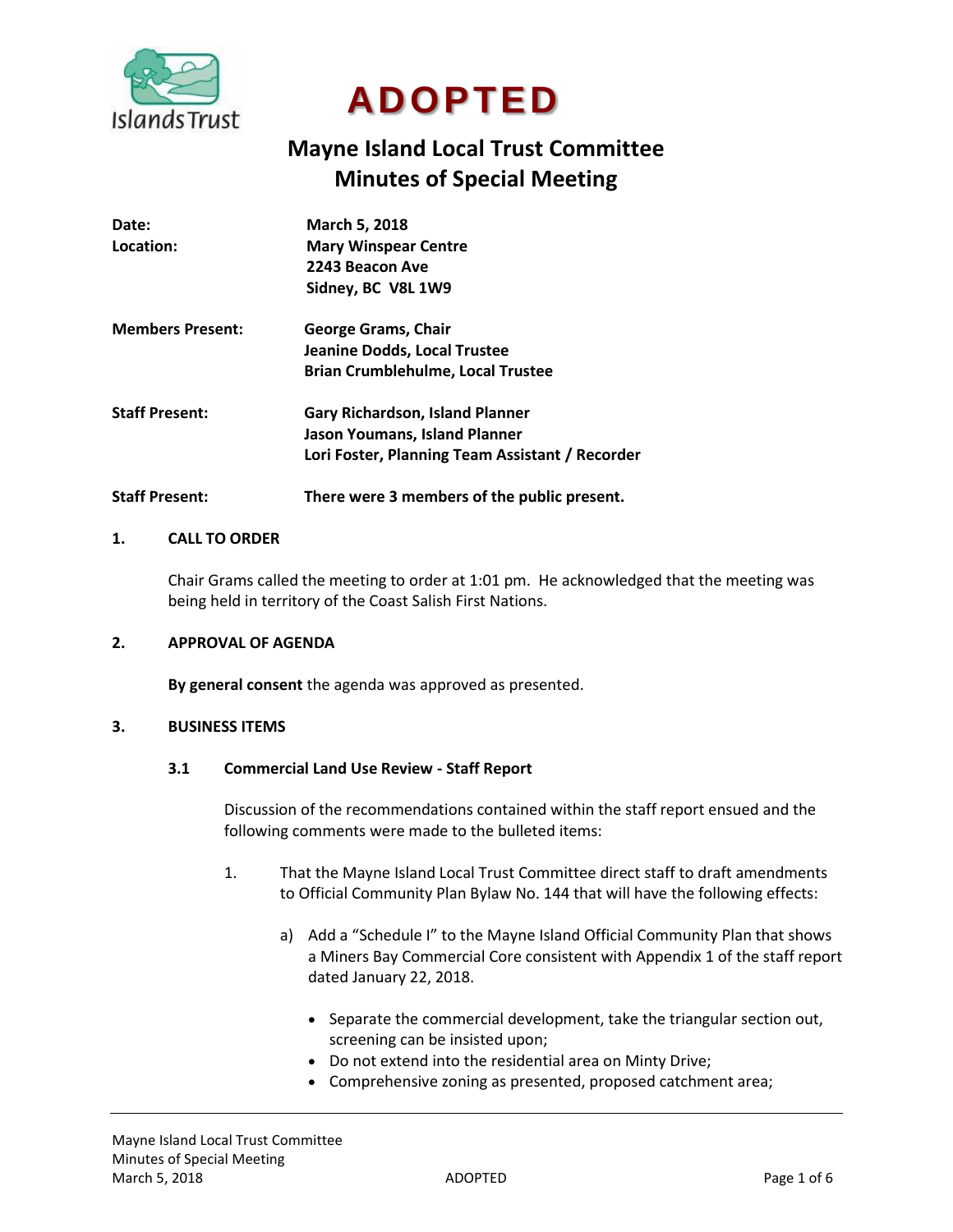- Proposed boundaries were discussed, past the Ruggles into Derek's property, follow the depth of the Ruggles property line;
- Fernhill commercial aspect, run line parallel to Fernhill to give a buffer;
- Commercial designation on the roadside, Planner Richardson to draw up the maps to show;
- Should not create split zones;
- Possibly changing commercial setbacks, risk of getting into too much control;
- Buffer along Maple Drive, move line to just beyond the creek, north of the creek that is fairly parallel to Maple Drive;
- Zone boundary already comes on the downtown side of the creek;
- This would add another schedule to the official community plan.
- b) Amend the OCP Land Use Designations of a number of properties within the Miners Bay Commercial Core as shown in Appendix 2 of the staff report dated January 22, 2018 from "Settlement Residential" to "Commercial".
	- Still allow residential use but have tax implications;
	- Target mail owners in the area;
	- Put the dotted area into a development permit (DP) area unless they are already residential, would have to change if commercial, then a DP would be needed.
- c) Amend the OCP to place the whole area shown as the Miners Bay Commercial Core in Appendix 1 in the Development Permit Area for the "Form and Character of Commercial, Visitor Accommodation and Industrial Development" by adding the properties shown in Appendix 2 to the DPA. Also that the amendment exclude residences from this DPA.
	- No discussion.
- d) Amend OCP Section 2.4 policies as shown in Appendix 3 of the staff report dated January 22, 2018.
	- Current interpretation of OCP is too open and this puts more structure into place;
	- Cited uses that should be in Miners Bay;
	- Discussion on increasing density (in the Miners Bay area) and mixed use;
	- Check mixed uses, and use redline to show changes;
	- High traffic low-intensity uses is the purpose of this policy, should be in Miners Bay;
	- 2.4.1.3 should remain as it is and if it captures the commercial zone, does it preclude an adjacent property;
	- Follow up on site specific location zoning, make it non-conforming, i.e., Village Bay Repairs, tried to address this for non-Miners Bay properties;
	- Suggestions for less parking area, or a higher level of parking;
	- Keep section rural;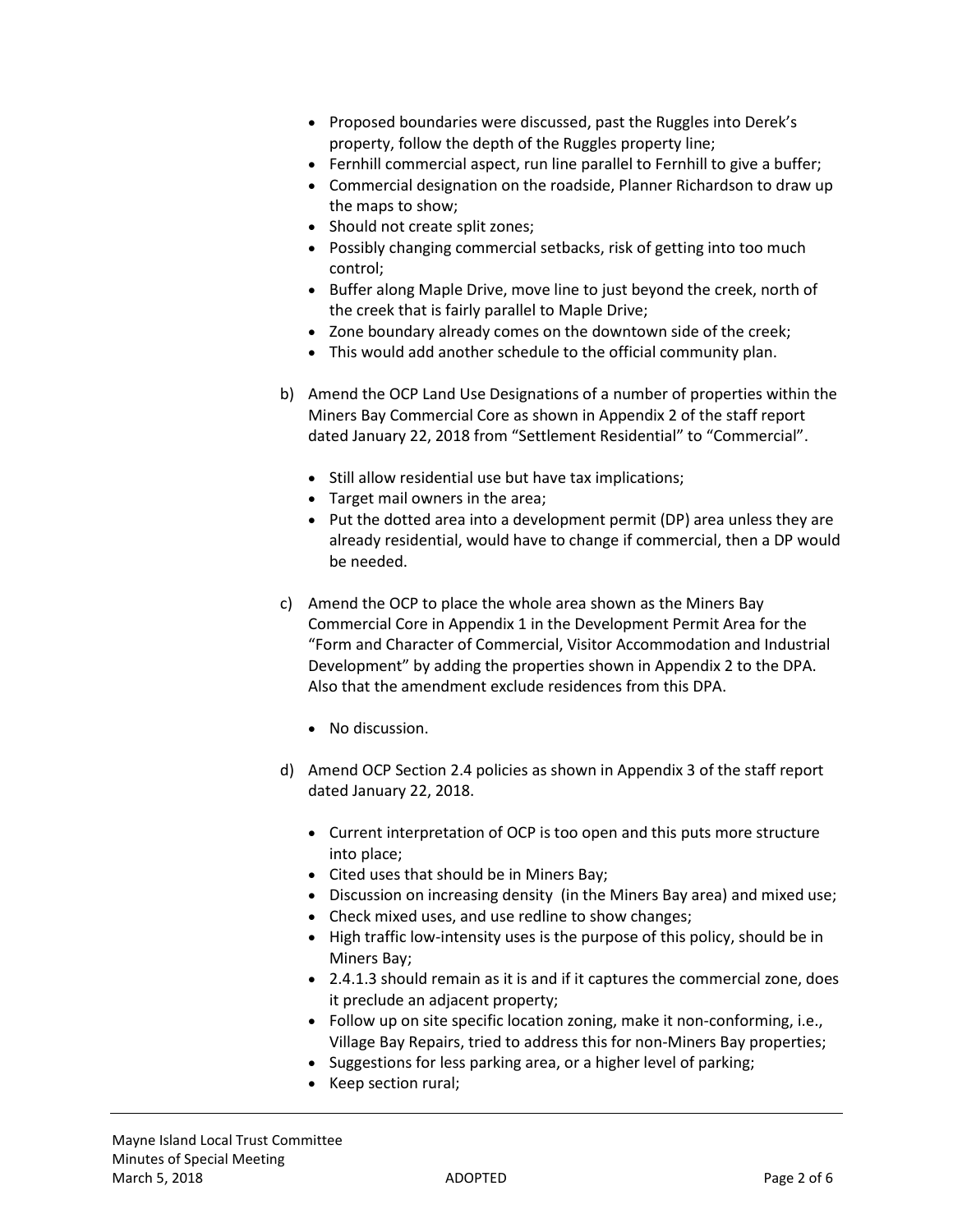- $\bullet$  2.4.1.5 to inform the LTC of decision making, low and high impact within, noise and buffering;
- Expand on noise reduction, buffers and parking;
- Discussion re: small in scale, reverting properties, rezoning.
- e) Include a policy in Section 2.4 of the OCP to the effect that all properties zoned for commercial use within the Miners Bay Commercial Core should permit one residential dwelling per lot as a principal use.
	- Allows owners to go back and forth.
- f) Include a policy in Section 2.4 of the OCP that would support a maximum lot size for commercial zones in order to retain the (small) lot character of Miners Bay.
	- Create one clear policy.
- g) Amend the first paragraph under Section 2.4 to replace "retail commercial" with "general commercial" and change the title of subsection 2.4.1 from "Retail Commercial" to "General Commercial".
	- No remarks.
- h) Include a recommended floor area for future commercial uses authorized under the neighbourhood commercial policies of current OCP policy 2.4.1.4.
	- No remarks.
- i) Amend current policy 2.4.1.5 to state that strip development will be restricted through the rezoning process and through application of development permit area guidelines.
	- Discussion about rezoning and what is a strip development, could have a statement in the DPA guidelines.
- j) Delete current policy 2.4.1.3 which states that "Service-based businesses should be dispersed in the Mayne Island Trust Area."
	- Remove as this is defined already.
- k) Add an OCP policy that would allow the LTC to consider modest increases to the scale of home occupations, provided the following are adequately addressed: neighbourhood impacts, parking, water and sewer.
	- Define "modest increase";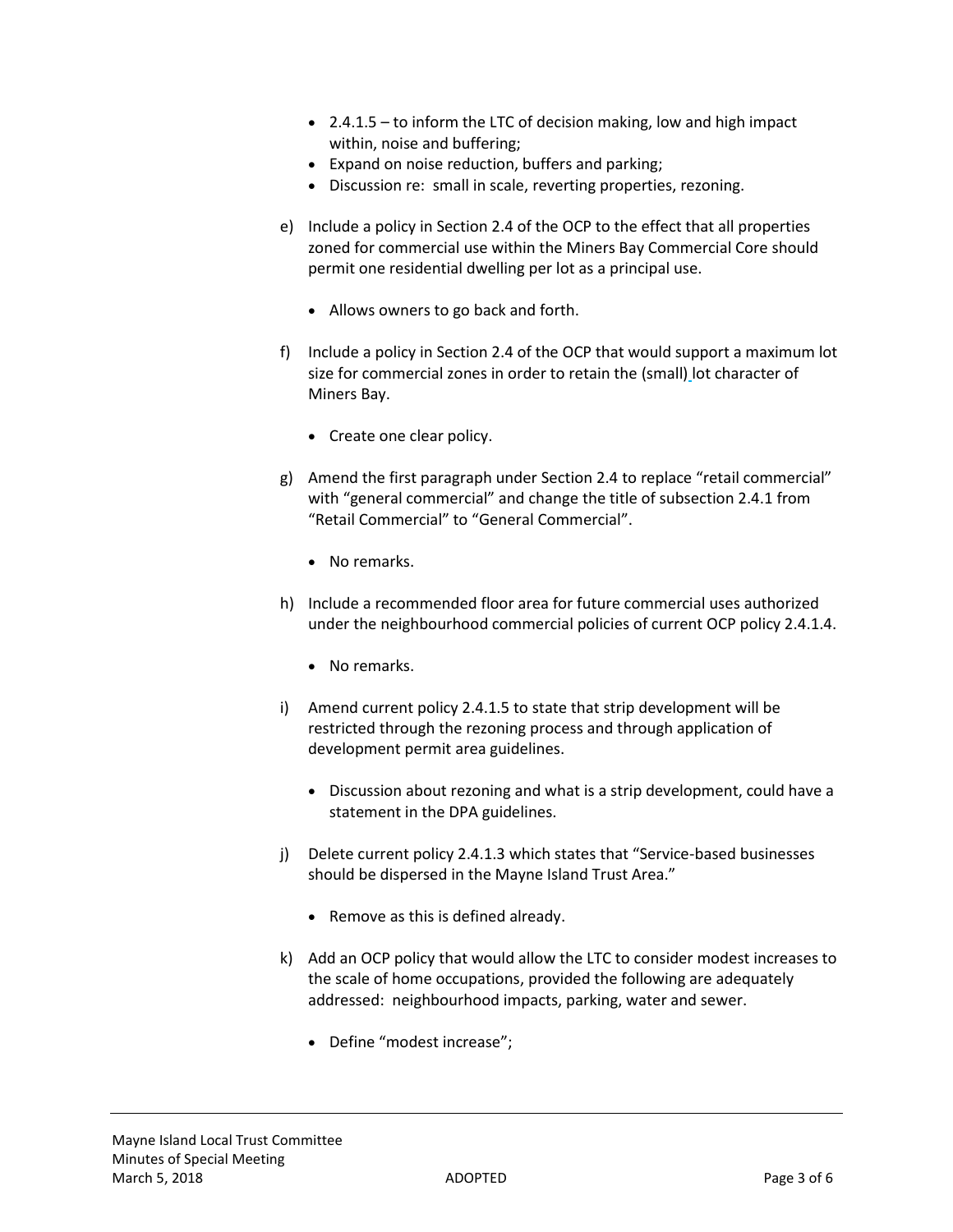- Breweries, home occupation, temporary use permits and limits that zoning brings were discussed; discussed screening etc.; maybe the limits are high enough;
- Remove K.
- l) Add a policy to Section 3.3.2 of the OCP to state that solid waste transfer stations should be located on industrially zoned property.
	- Leave for now, do not add until the time this is addressed as a project;
	- When is a home occupation an industry;
	- Planner Richardson to do a blackline version.
- 2. That the Mayne Island Local Trust Committee direct staff to draft amendments to Land Use Bylaw No. 146 that do the following:
	- a) Permit single-family dwellings as a principal use in the Commercial 1 zone within the Miners Bay Commercial Core.
		- Keep.
	- b) Rezone the Commercial 1 (a), (b) and (c) zones to allow the full range of uses permitted in Commercial 1 zones.
		- Yes.
	- c) Remove reference to Floor Area Ratio (FAR) in the commercial zones.
		- Yes, remove; current commercial lot coverage is 35.
	- d) Reduce the permitted lot coverage to 25% in the Commercial 1 zone and its variants.
		- Yes.
	- e) Remove "including financial services and travel agencies" from "office use" in Commercial 1 zone.
		- Yes, remove.
	- f) Establish a maximum lot size in the Commercial 1 zone to limit the consolidation of lots.
		- Yes, establish.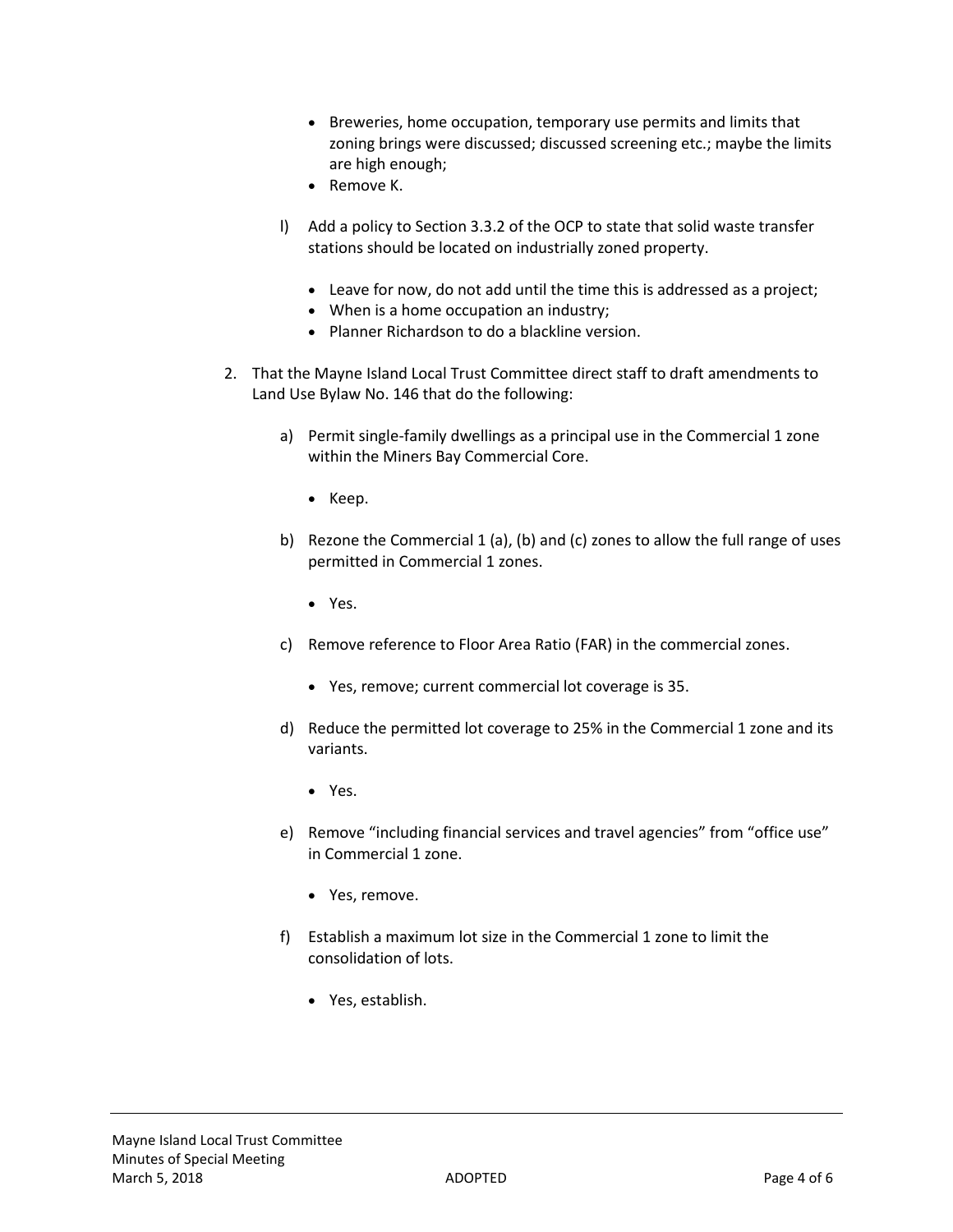- g) Amend "personal service" definition to remove exclusion of laundromats and dry cleaning.
	- Yes amend.
- h) Amend the titles of the C1, C2, C3 and C4 zones so they are simply "Commercial 1", "Commercial 2", "Commercial 3" and "Commercial 4".
	- Yes, amend remove industrial zone on Springwater.
- i) Amend permitted uses across the commercial zones to differentiate between repair shops and vehicle/boat repair.
	- Yes, amend.
- 3. That the Mayne Island Local Trust Committee direct staff to draft amendments to the Home Occupation section of Land Use Bylaw No. 146 to:
	- a) Authorize small tasting areas for home occupations producing food and drink items, including, but not limited to, wineries, cideries, distilleries, and meaderies.
		- Yes, include.
	- b) Include a maximum area limit for tasting areas.
		- Yes, include.
- 4. That the Mayne Island Local Trust Committee refer this staff report and any resolutions arising from it to the Mayne Island Advisory Planning Commission for review.
	- Planner Richardson to create blackline version before going to the APC.

# **MA-2018-016**

# **It was Moved and Seconded;**

That the Mayne Island Local Trust Committee direct staff to create a blackline version of the Official Community Plan and the Land Use Bylaw with agreed-to changes as presented in this meeting.

# **CARRIED**